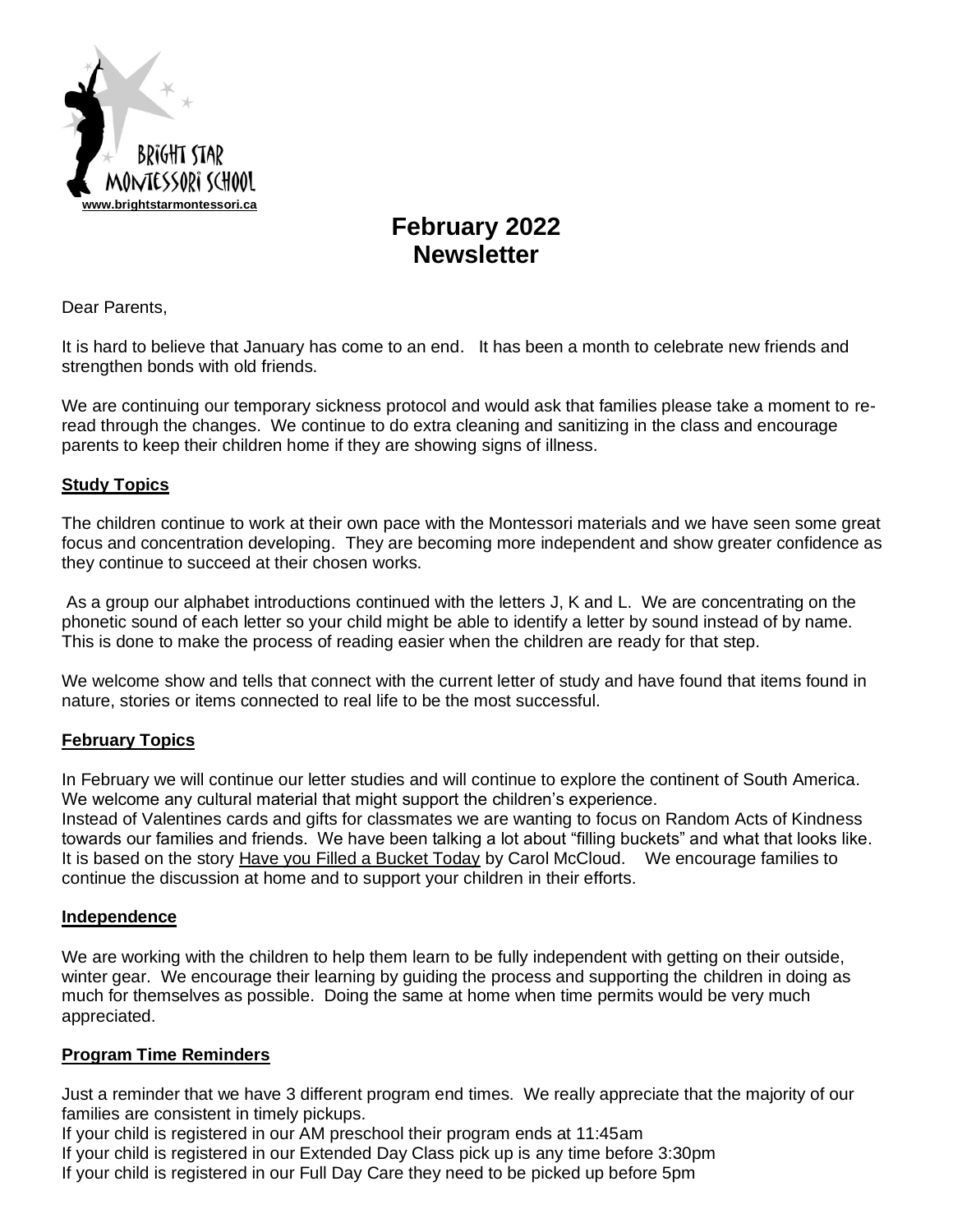## **Our late fee policy is that we charge \$1.00 per minute when children are picked up late.**

Thank you for your diligence.

#### **Parking lot safety**

There are a few different programs that drop off and pick up from our shared parking lot. It has been our observation that not everyone who drives into the lot is watchful for young children. Parents are asked to please walk with their child when approaching the parking lot and not to use the lot as a play area.

#### **Upcoming Dates**

Friday, February 18<sup>th</sup>: NO SCHOOL – PROFESSIONAL DAY Monday. February 21st: NO SCHOOL - Family Day

#### **Reminders**

\*As the weather is unpredictable please ensure that your child has full outdoor gear at school. \*If your child is sick please keep them at home to rest to help prevent the spread of germs and to prevent your child from coming into contact with new germs \*If your child is going to be absent please let us know before 9am.

#### **No character policy - Reminder**

We have a no character policy at Bright Star Montessori. Please ensure that your child's clothing, lunch bags, backpacks and water bottles are character free. Your support is very much appreciated.

As always, the teachers are very grateful for our children and our families. We welcome your input and appreciate your support.

Sincerely, Miss Linda, Miss Kate & Miss Rema Miss Juhee, Miss Rita & Miss Lindsay

## **Qualicum Beach- February 2022**

#### **Dear Parents,**

January is behind us and hopefully the cold weather too. Thank you to all the parents who have been sending their children dressed appropriately for the weather each day. Also, a huge thank you to all of those who have labeled their children belongs, it helps us to make sure your child's things go home with them.

#### **Things from home**

We have seen many small items from the children's home turn up in our classroom and it can be very hard to keep track of who they belong to and where they go once the children all arrive. Due to this we would really appreciate if your child could keep any small toys or play items at home. If your child wishes to bring an item for show and tell we would be happy enough for them to share an item from nature (not a toy). Ex, shells from the beach, leaves found on a walk, a bird's nest etc. These items will inspire the children to further their connection with the natural world around them.

#### **Snack time**